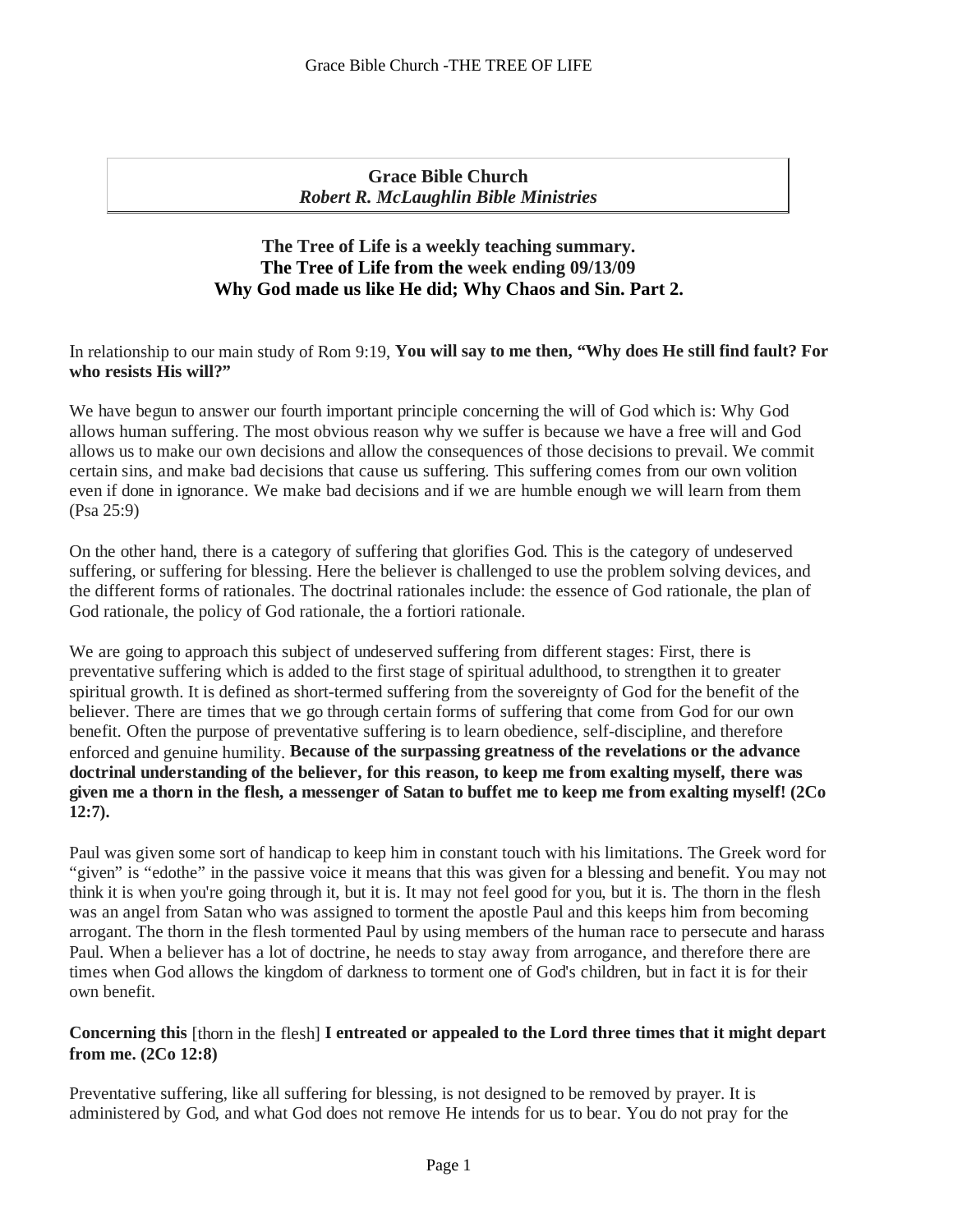removal of suffering for blessing, for without suffering the believer cannot fulfill the spiritual life or the PPOG for his life. Paul prayed three times for the removal of this suffering and he never received an answer.

**And He had said to me, "My grace is sufficient for you, for power** [the power of God given to the believer in spiritual adulthood] **is perfected in weakness** [or when you are unable to rely on your human strength or your human assets]. **Most gladly, therefore, I will rather boast about my weaknesses, that the power of Christ may dwell in me." (2Co 12:9)**

The Greek verb for "to say" is "eireken" it means that Paul remembered something that the Lord had taught him. This was not an answer to prayer, but a recall of Bible doctrine which he had learned. Many believers don't understand that the fear of suffering is worse than the suffering itself. A person who fears suffering is already suffering from what he fears. Only through experiences of trials and sufferings can the soul be strengthened, ambition inspired, and success achieved. Everything necessary to fulfill the spiritual life in PPOG was provided in eternity past by way of our assets in the Portfolio of Invisible Assets. Then God provides doctrine and suffering in time. What a marvelous combination!

Suffering becomes a spotlight to the angels in the angelic conflict focusing on God's power and our simultaneous weakness, weakness brought about by suffering for blessing. Suffering for blessing focuses on God's grace, and turns boasting away from self-glorification into worship, love, and appreciation for God. Paul is boasting because this is suffering for blessing through which God is glorified. This is boasting in a good sense, which looks away from Paul and toward the grace provision of God. It is not boasting to glorify self, but the dynamic mental attitude of spiritual self-esteem facing preventative suffering.

**Therefore I am well content with weaknesses** [when I go through preventative suffering]**, with insults** [a reference to slander and people testing] **with distresses** [a reference to pressure and thought testing]**, with persecutions** [a reference to system testing]**, with difficulties** [a reference to stress and disaster testing]**, for Christ's sake; for when I am weak, then I am strong. (2Co 12:10)**

Spiritual growth develops spiritual muscle from passing these four warmup tests with the result of the believer becoming spiritually self-sustained. these tests are: 1) Insults, a reference to slander and people testing. 2) Distresses, a reference to pressure and thought testing. 3) Persecutions , a reference to system testing. 4) Difficulties, a reference to stress and disaster testing.

Let's look at people testing. In personal love or admiration, the recipient of your love often controls your life or causes you unhappiness, unless you have attained some stage of spiritual adulthood. In wanting to please the object of your personal love, you find yourself being a different person and not following your normal function. In personal hatred or animosity, the object of your antagonism or irritation often has control of your life or happiness, unless you have advanced to spiritual adulthood. Under the PPOG, God designed His plan so that your happiness will always reside in you, and you do not depend on people or things for your happiness. As a function of your royal priesthood it all comes from within.

You are to have personal control of your life, a personal sense of destiny, self-confidence from metabolized doctrine, and therefore, poise and command of self. Therefore, you bring your happiness to others, but do not lean on others or circumstances for your happiness. Many believers are easily led away from the spiritual life and the PPOG by their friendships, love life, and even hatred. This is why Pro 13:20 tells us, **He who walks with wise men will be wise, But the companion of fools will suffer harm.** You become wise by walking with the wise; you hang out with fools, watch your life fall to pieces. 1Co 15:33 tells us, **Do not be deceived: Bad company corrupts good morals.**

Unless you attain spiritual adulthood, every time you fall in love or acquire a friend, the object controls your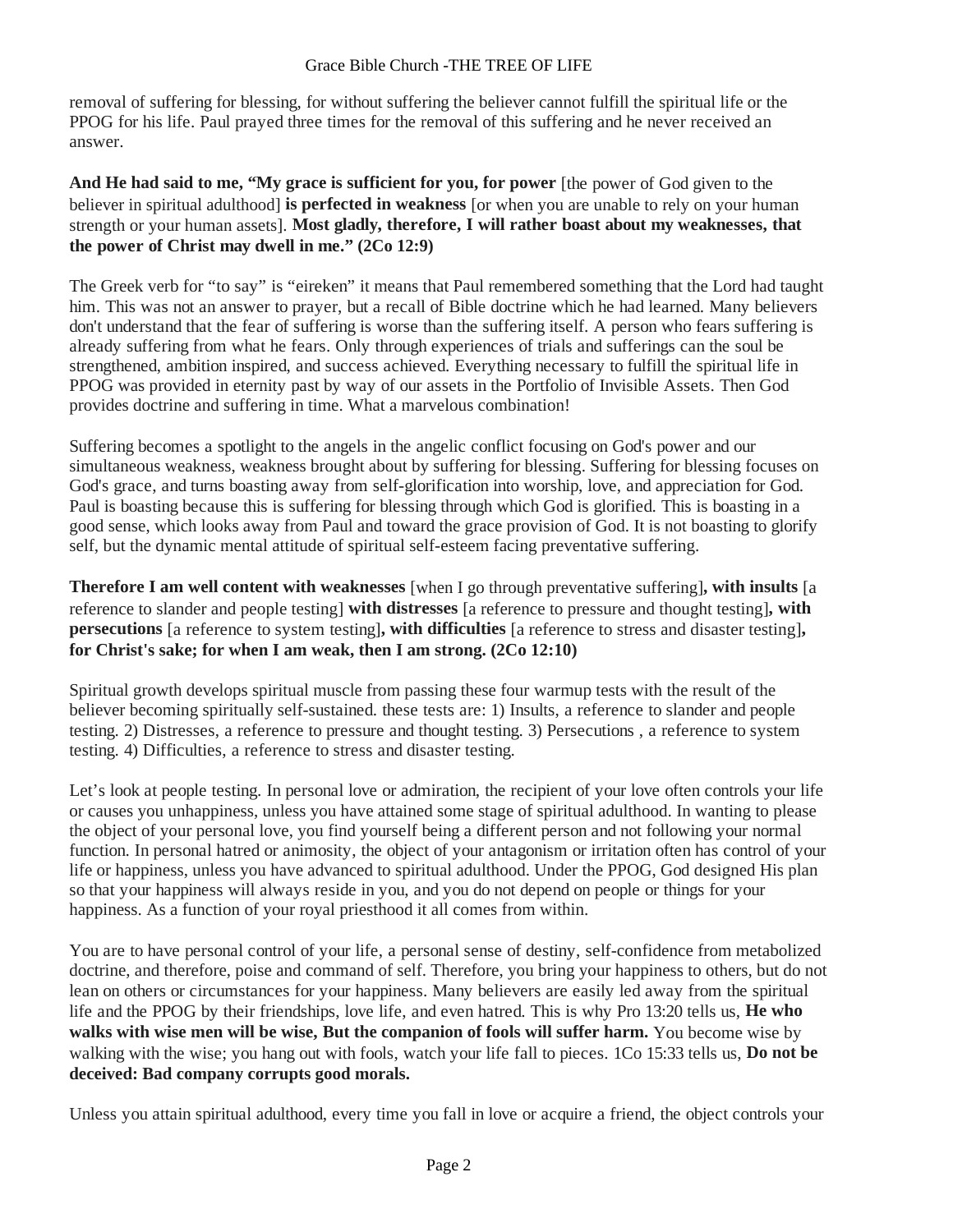life and your happiness. Without impersonal unconditional love, you become a slave to people. The solution to people testing is found in the combination of personal love for God and impersonal love for all mankind. Believers can talk about love all they want. They can brag about how much they love; how much love they have in their church or in their little fellowship groups, but every time when you hear them become critical and judgmental of another believer, you are in the presence of phonies.

# **"I tell you the truth, whatever you did to one of the least of these brothers of mine, you did to Me." (Mat 25:40)**

When you have impersonal unconditional love you have the divine power to cover others and be trustworthy and virtuous. (Pro 11:22; Pro 12:1; Pro 12:15; Pro 15:17; Pro 15:32; Pro 19:3). You do not blame anyone for your decisions when you are spiritually self-sustained. However when you become jealous, angry, bitter, vindictive, or implacable; when you are dissatisfied, antagonistic toward someone else, friend or stranger, lover or enemy; you surrender the control of your life to that person. You become a slave to the object of your antagonism or love. At the same time, you have no control over your life, canceling all the characteristics of spiritual self-esteem and your spiritual growth.

Virtue-love as a problem solving device is the secret of your relationship with God, mankind, and in personal love. **For God has not given us a spirit of timidity or fear, but of power and love and discipline (2Ti 1:7).** There is no built-in virtue in personal love, which only requires that another meet your standards of beauty, attractiveness, and rapport. Therefore, to make a personal love relationship work, the believer must use a virtue base totally outside himself. Otherwise, people will make him miserable all his life. Personal love is only a virtue when directed toward God. Impersonal love is only a virtue when directed toward all mankind. This means that through impersonal love, the believer has control of his own life and he maintains control of his own happiness. Therefore, disappointment, disillusion, frustration, dissatisfaction with others cannot damage his happiness under the principle of misery derived from getting your eyes on people. Furthermore, once you attain spiritual adulthood, and you begin to function under the different categories of suffering for blessing, God becomes the source of your happiness.

People can only become a distraction to the fulfillment of the God's plan for your life when human relationship becomes more important to you than Bible doctrine.

False priorities exist when social life, business life, sexual life take precedence over your residence, function, and momentum inside the PPOG. When personal ambition is stronger than Bible doctrine, then the believer has lost his scale of values, his priorities. So whether it's love or hatred, attraction or animosity, romance or disenchantment, friendship or disillusion, these can distract you from the fulfillment of the PPOG and the glorification of our Lord Jesus Christ; unless you have passed momentum suffering. This means that through impersonal love, the believer has control of his own life and he maintains control of his own happiness.

**For this is the message which you have heard from the beginning, that we should love one another; not as Cain, who was of the evil one, and slew his brother. And for what reason did he slay him? Because his deeds were evil, and his brother's were righteous. Do not marvel, brethren, if the world hates you.**  We know that we have passed out of death into life, because we love the brethren. He who does not **love abides in death. Everyone who hates his brother is a murderer; and you know that no murderer has eternal life abiding in him. We know love by this, that He laid down His life for us; and we ought to lay down our lives for the brethren. (1Jo 3:11-16)**

If we don't love people we can see, how can we love God whom we cannot see?

So remember, spiritual growth develops spiritual muscle from passing those four warmup tests with the result of the believer becoming spiritually self-sustained. These tests are: 1) Insults, a reference to slander and people testing. 2) Distresses, a reference to pressure and thought testing. 3) Persecutions , a reference to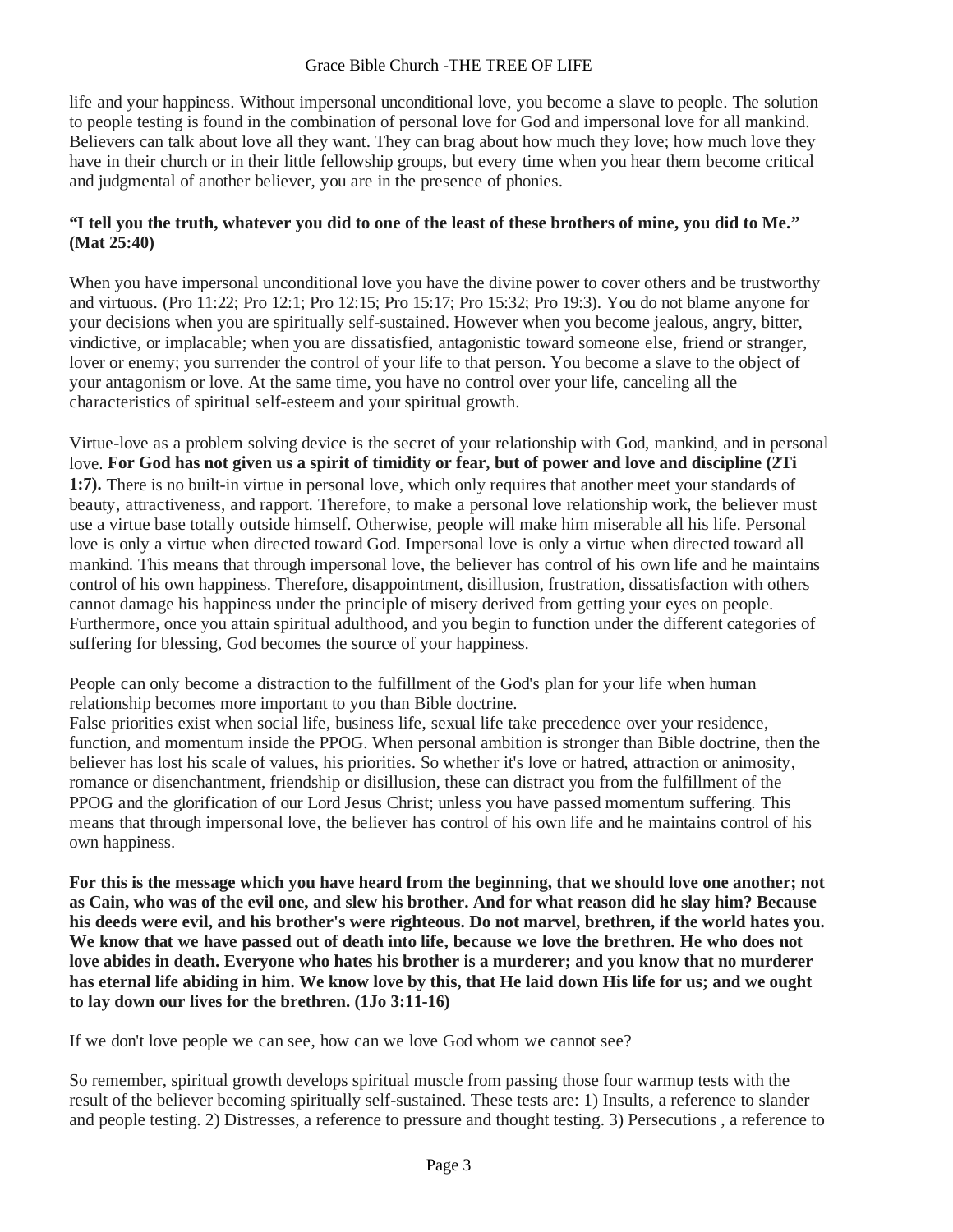system testing. 4) Difficulties, a reference to stress and disaster testing. Next we look at thought testing. This is the principle that Paul also gave us in 2Co 12:10, **Therefore I am well content with weaknesses**  [preventative suffering]**, with insults** [slander and people testing]**, with distresses** [a reference to pressure and thought testing]**, with persecutions** [a reference to system testing]**, with difficulties** [a reference to stress and disaster testing]**, for Christ's sake; for when I am weak, then I am strong.** Thought has such a powerful effect on the believer's success or failure in the Christian life that thinking must be considered a major spiritual test. In all stages of the spiritual life and Christian growth, the believer will face the pressure of thought conflicts in his soul. Human viewpoint will conflict with divine viewpoint. False concepts will challenge Bible doctrine. Arrogance will intrude upon humility. Prosperity will compete with the PPOG. Fear will paralyze reason. These are essentially private conflicts which the believer must resolve in his own soul. Dilemmas, confusions, and unanswered questions motivate the positive believer to apply the resources of Bible doctrine he has learned. Concentration on doctrine accelerates his spiritual growth.

Thought testing may also exist when circumstances are overtly prosperous and tranquil. (Deu 6:10-12; Deu 8:1-14). When it comes to distresses or pressure and thought testing, a person is not always what he appears to be on the surface; the real person is the thought content of his soul. What you really are as a person is what you really think, not what you appear to be on the surface, not the way you are dressed or groomed, but what goes on inside your soul. You are not always what you appear to be on the surface. Some people can hide their thoughts and some cannot. People can hide their thoughts and become masterful at the practice of hypocrisy. The real you is the thought content of your soul. Your thoughts determine your true character. People use thoughts to justify their wrong doings, and speech to conceal their thoughts. People use thoughts to justify their wrong doings, and they use speech to conceal their thoughts. Learn to have more respect for honest arrogance than hypocritical humility. This is why courage and genuine humility are straightforward virtues, for they are virtues that hypocrisy cannot imitate. Hypocrisy is the ultimate form of wickedness and evil. Therefore, the mentality of the soul is the battlefield of the angelic conflict.

When the believer thinks evil, he is evil. He or she resides in Satan's cosmic system. From evil thinking comes evil motivation; from evil motivation, evil actions. **And Jesus, knowing their thoughts, said, "Why are you thinking evil in your hearts?" (Mat 9:4).** In contrast, thinking that is consistent with the truth has enormous repercussions for good. Salvation itself is appropriated by a right thought, by non-meritorious positive volition toward the Gospel of Jesus Christ (Mat 22:42). Mankind's great enemy is a thought called arrogance. Arrogance can inflate or deflate man's opinion of himself. He thinks he is better or worse than he actually is. Both self-promotion and self-depreciating distort and deny reality, which is the realm in which God's plan is effective.

God's grace deals with us as we are, but an egocentric believer who does not live in objective reality will never use God's grace provisions to advance in the PPOG. **For if anyone thinks he is something [arrogance] when he is nothing, he deceives himself (Gal 6:3).** There is a grim irony in arrogance. A person who thinks more of himself than he has a right to think is actually depriving himself of his greatest advantages, the benefits that come with the fulfillment of God's plan for his life.

**For I say through the grace of God which has been given to me, to everyone who is among you, stop thinking of self in terms of arrogance beyond what you ought to think, but think in terms of sanity** [for the purpose of being rational **without illusion, as God has assigned to each one a standard [of thinking] from doctrine. (Rom 12:3)**

Arrogance is illusion, unreality, and when perpetuated, arrogance becomes insanity. **Therefore let him who thinks he stands take heed lest he fall. (1Co 10:12).** The divine commands that the believer must obey in order to consistently pass thought testing are summed up in Romans 12:2, **Stop being conformed to this** age, but be transformed by the renovation of your thought, that you may prove what the will of God is, **[namely] the good, the well-pleasing, and the complete.**